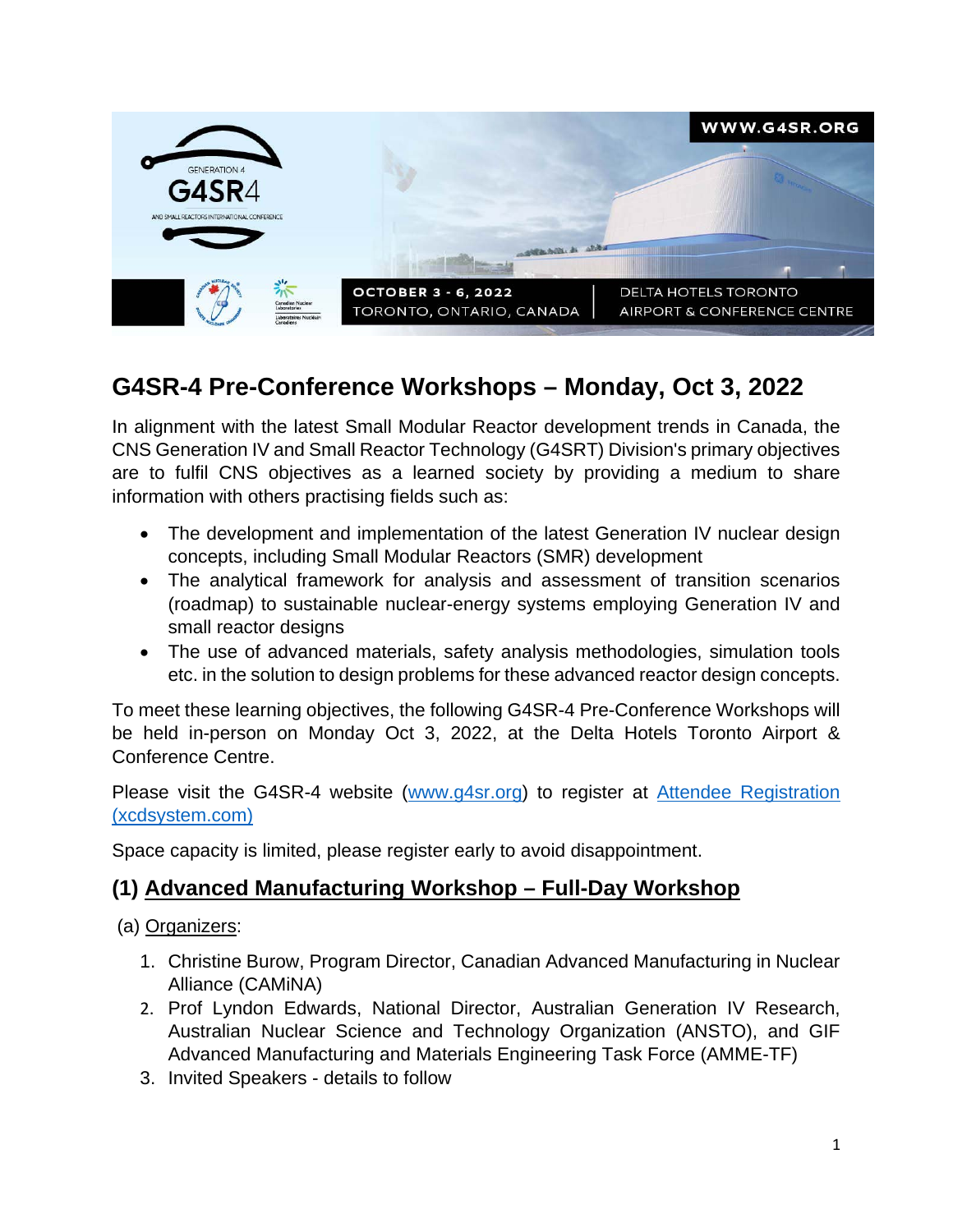#### (b) Workshop Focus:

Please join us for the Advanced Manufacturing workshop on October 3. This is a joint workshop from GIF Forum with Industry organized by the Generation IV International Forum (GIF) and G4SR-4. The workshop is being organized by GIF Advanced Manufacturing and Materials Engineering Task Force (AMME-TF) and the Canadian Advanced Manufacturing in Nuclear Alliance (CAMiNA). The workshop will focus on how the adoption of advanced manufacturing technologies can reduce the cost and time to deployment of advanced reactors. Anticipated attendees include Gen IV reactor developers, suppliers, regulators, standards bodies, researchers and all stakeholders. Following presentations from key experts, the workshop will include dedicated time for participants to work together on the barriers and solutions to accelerating the adoption of advanced manufacturing technologies. This will include a focus on qualification of advanced processes and manufactured components which has been identified as a key barrier to advanced technology adoption. Stay tuned for more details.

# (2) **Nuclear Material Challenges for SMRs and Advanced Reactors – Full- Day Workshop**

- (a) Organizers:
	- 1. Dr. Colin D. Judge, Division Director, Characterization and Advanced Post-Irradiation Examination, Materials and Fuels Complex, Idaho National Laboratory (INL)
	- 2. Dr. Mohammadreza Baghbanan, P. Eng., Project Manager, Ontario Power Generation | CNS Division Chair for Materials, Chemistry and Fitness-for-service.
	- 3. Invited Speakers details to follow.

#### (b) Workshop Focus:

The need to develop materials capable of performing in the severe operating environments expected in Generation IV reactors represents a significant challenge in materials science. There are a range of Gen-IV small modular reactor designs currently under the Canadian Nuclear Safety Commission's (CNSC) SMR Vendor Design Review process: molten salt reactor, high temperature gas-cooled reactor, molten-lead-cooled reactor, sodium cooled reactor. Each of the Gen IV SMR design has its own unique material demands. However, to achieve improved economic performance, most designs call for significantly higher operating temperatures than the current generation of LWRs to obtain higher thermal efficiency. In some cases, the desired operating temperatures rule out the use of the structural alloys employed today, due to high temperature, high neutron flux and high corrosion operating environment. This workshop brings out some of the best material experts from the US and Canada to discuss the approaches to materials development and qualification for advanced reactor technologies.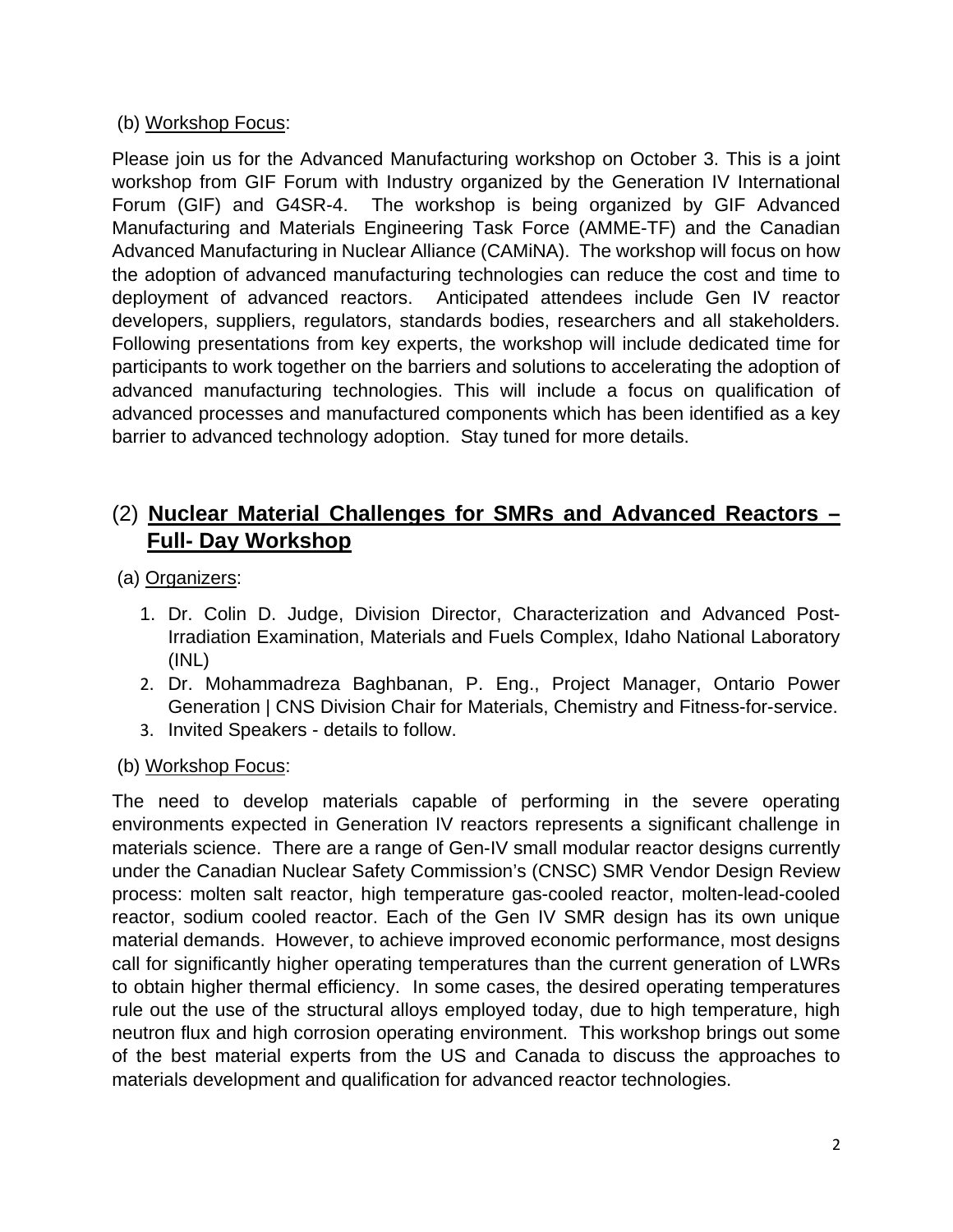#### **US Approach**:

The U.S. approach to materials development and qualification for advanced reactor technologies involves a coordinated effort between the U.S. Nuclear Regulatory Commission, industry, DOE National Laboratories, and academia. High-throughput tools are being developed to enable rapid and innovative materials design and testing to support accelerated materials qualifications. Adopting physics-based modeling and dataanalytics to materials design and analysis will improve the predictive tools to understand both as-fabricated behaviors, and advanced reactor conditions.

Talks in this workshop will outline the NRC development plan for Gen IV, material design and qualification efforts underway jointly between industry and national laboratories, and academic studies striving to understand material response to operating in these new environmental extremes.

#### **Canadian Approach:**

The Canadian approach follows the Roadmap for SMR that outlines a collaborative approach to bring together industry, utilities, various levels of government and other stakeholders by leveraging expertise in areas such as materials engineering and design, offered by many research and development partners. This approach involves evaluating the characteristics and suitability of different SMR technologies and their alignment with Canadians' requirements and priorities.

Given OPG's recent announcement to construct Canada's first commercial, grid-scale Small Modular Reactor (SMR) in Darlington, talks in this Workshop will outline Utility's perspective on SMR Supplier/Manufacturer and Licensee Interface, leading to the discussion of nuclear material and chemistry research at the Canadian Nuclear Laboratories (CNL), followed by research activities undertaken at the Canadian universities under NSERC-UNENE Industrial Research in Nuclear Materials and NSERC-Canada Research Chairs in Mechanics and Materials, and Nuclear Fuels and Materials.

### (3) **Integrated Safety Assessment Methodology (ISAM) Workshop – Full- Day Workshop**

(a) Organizers:

- 1. Dr. T. (Nithy) Nitheanandan, Director, Reactor Behaviour Division, Canadian Nuclear Safety Commission (CNSC).
- 2. Member of the Risk and Safety Working Group (RSWG) of the Generation IV Forum (GIF).
- 3. Invited Speakers/facilitators details to follow.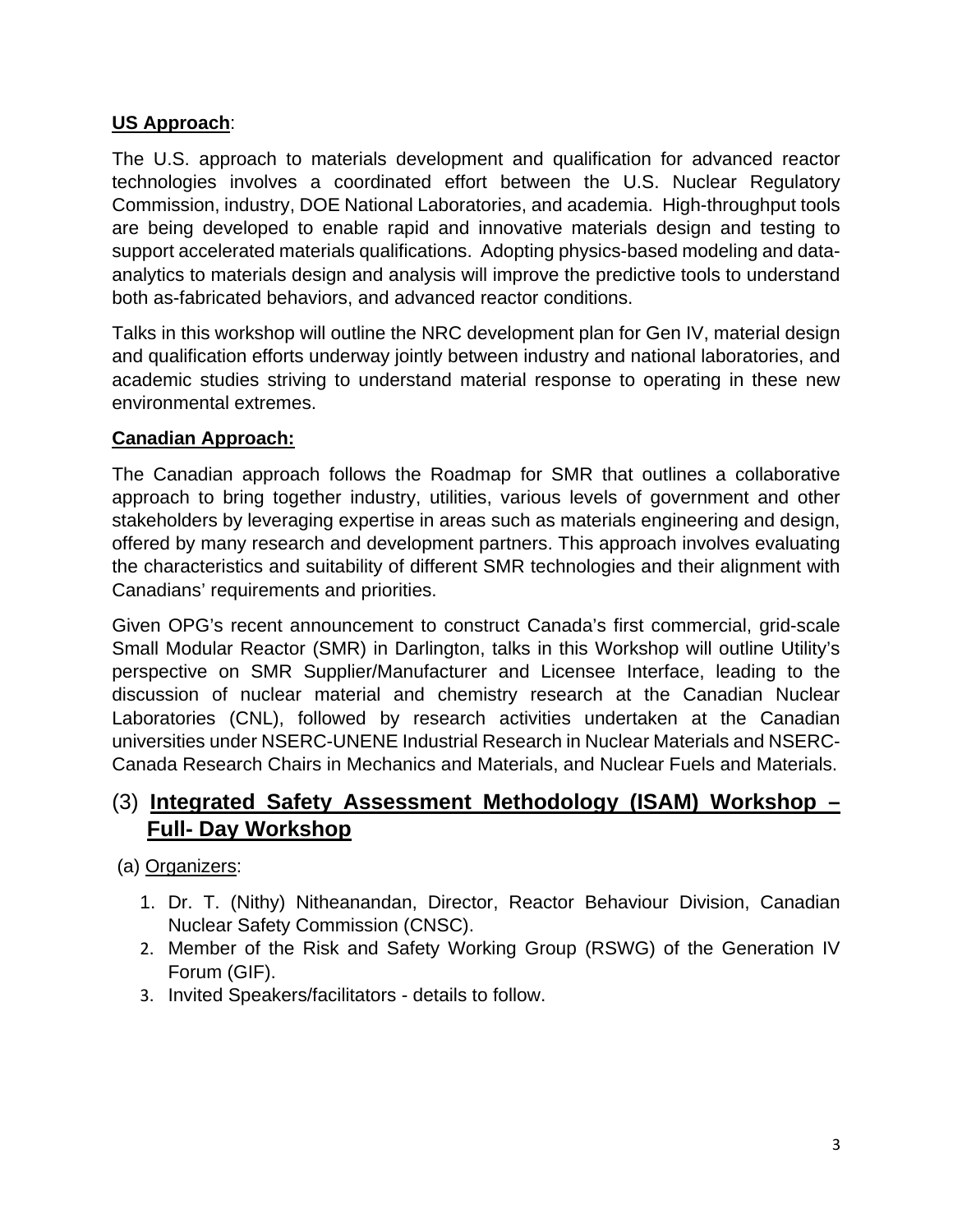#### (b) Workshop Focus:

This is a joint workshop from GIF Forum with Industry organized by the Generation IV International Forum (GIF) and G4SR-4.

The Generation IV (GIF) Risk and Safety Working Group (RSWG) developed an Integrated Safety Assessment Methodology (ISAM) to support the concept that "safety" is "built in" the Gen IV reactor design processes, rather than added on. ISAM accomplishes this by assimilating safety requirements as reactor systems are conceptualized and designed. The methodology is useful for the Gen IV technology development cycle, including the Small Modular Reactor (SMR) and Advanced Reactor (AR) concept and design development.

The full-day workshop will introduce the ISAM concepts: (a) Qualitative Safety Features Review - QSR methodology (b) Phenomena Identification Ranking Table - PIRT methodology (c) Objective Provision Tree - OPT methodology (d) Deterministic and Phenomenological Analysis (DPA) (e) Probabilistic Safety Analysis - PSA methodology. This will be followed by some hands-on work, such as group discussion and exercise activities applicable to SMR and AR early design cycles and analysis.

# **(4) Basic-Principle Simulator for Passive Boiling Water Reactor – Full-Day Workshop**

(a) Organizers:

- 1. Wilson Lam, CNS G4SR Technology Division Chair, and G4SR-4 Conference Deputy Chair.
- 2. Douglas McDonald, BWRX-300 Product Manager, GE Hitachi Nuclear
- 3. Invited Speakers details to follow.
- (b) Workshop Focus:

GE Hitachi Nuclear Energy (GEH) has been selected by Ontario Power Generation (OPG) as the technology partner for the Darlington New Nuclear Project. GEH will work with OPG to deploy a BWRX-300 small modular reactor (SMR) at the Darlington site that could be complete as early as 2028. The BWRX-300 is a 300 MWe water-cooled, naturalcirculation SMR with passive safety systems. It leverages the design and licensing basis of GEH's ESBWR boiling water reactor, which has been certified by the US Nuclear Regulatory Commission. It is currently undergoing a Canadian Nuclear Safety Commission pre-licensing Vendor Design Review, or VDR.

This is a workshop jointly organized by the CNS Generation IV and Small Reactor Technology (G4SRT) Division and GE Hitachi (GEH), with a focus on BWRX-300 design

The workshop will focus on: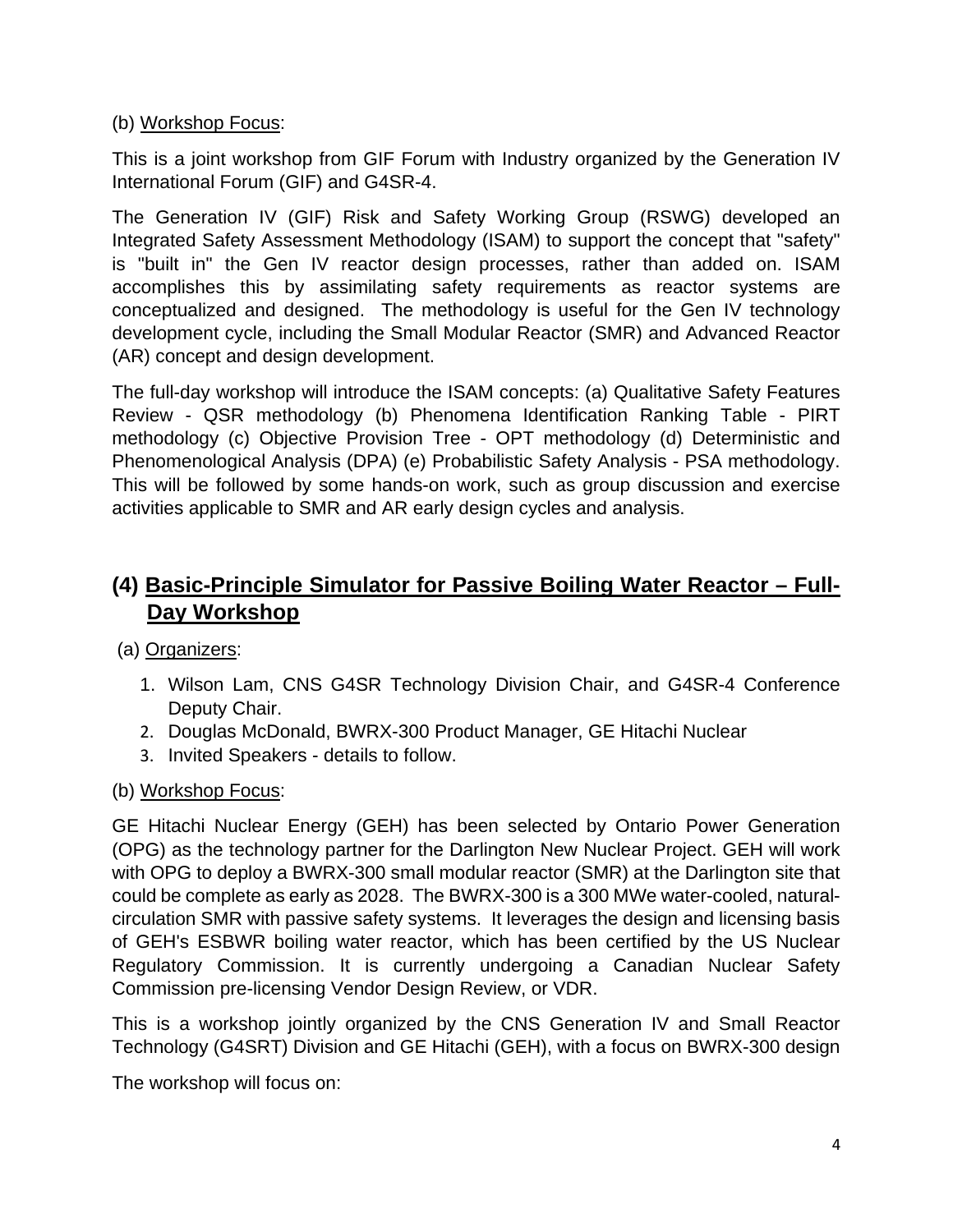(a) Basic Principles of Passive BWR design features: Direct cycle; Core Design; Fuel Assembly; Core Flux Shape properties; BWR Reactor Vessel, BWR Coolant Flow Circulation System; BOP; Safety System & Containment; Control Systems, etc.

(b) Evolution of BWRs – Conventional BWR, ABWR, ESBWR and BWRX – 300.

(c) BWRX-300 Design focusing on the top-level features: (1) 10th generation BWR technology, (2) Compliance with the international high safety standards, (3) Designed to be cost competitive (4) Up to 60% capital cost reduction per MW, (5) Evolved from the licensed ESBWR, (6) Designed to mitigate LOCAs with a simple, dry containment without relying on active safety systems,(7) Reduced on-site staff and security, (8) Design-to-cost approach, (9) Proven components, fuel, and supply chain (10) Constructability integrated into design.

(d) The Passive BWR Simulator Demonstration - using the IAEA Passive BWR Simulator (which emulates the ESBWR) to demonstrate the features of Passive BWR features: Power Reduction/Increase; Reactor Trip; Startup and Shutdown; Malfunction Transient Events that include AOOs and DBAs.

Anticipated attendees include utility engineers, regulators, researchers, students and all stakeholders. Following presentations from key experts, the workshop will include dedicated time for participants to work together on the Passive BWR Simulator and to answer questions. Stay tuned for more details.

# **(5) Non-Electric Applications of Nuclear Heat - Full Day Workshop**

**(a)Organizers:** 

**1. Shannon Bragg-Sitton**, Director for Integrated Energy and Storage Systems, Idaho National Laboratory, USA, and Chair, GIF Non-Electric Applications of Nuclear Heat Task Force

**2. Ali Siddiqui**, Head of Directorate of Advanced Reactors, Canadian Nuclear Laboratories, Canada

**3. Steve Napier**, Nuclear Innovation and Research Office, United Kingdom

**4. Gilles Rodriguez**, Commissariat à l'énergie atomique et aux énergies alternatives (CEA), France

**5.Invited Speakers** - details to follow

### **(b) Workshop Focus:**

Nuclear energy has the potential to play a major role in global efforts toward economywide decarbonization, with advanced technologies providing deployment flexibility (with systems providing MW to GW of energy) and product flexibility. Decarbonisation of the electricity sector alone is insufficient to meet the challenging CO2 emission reduction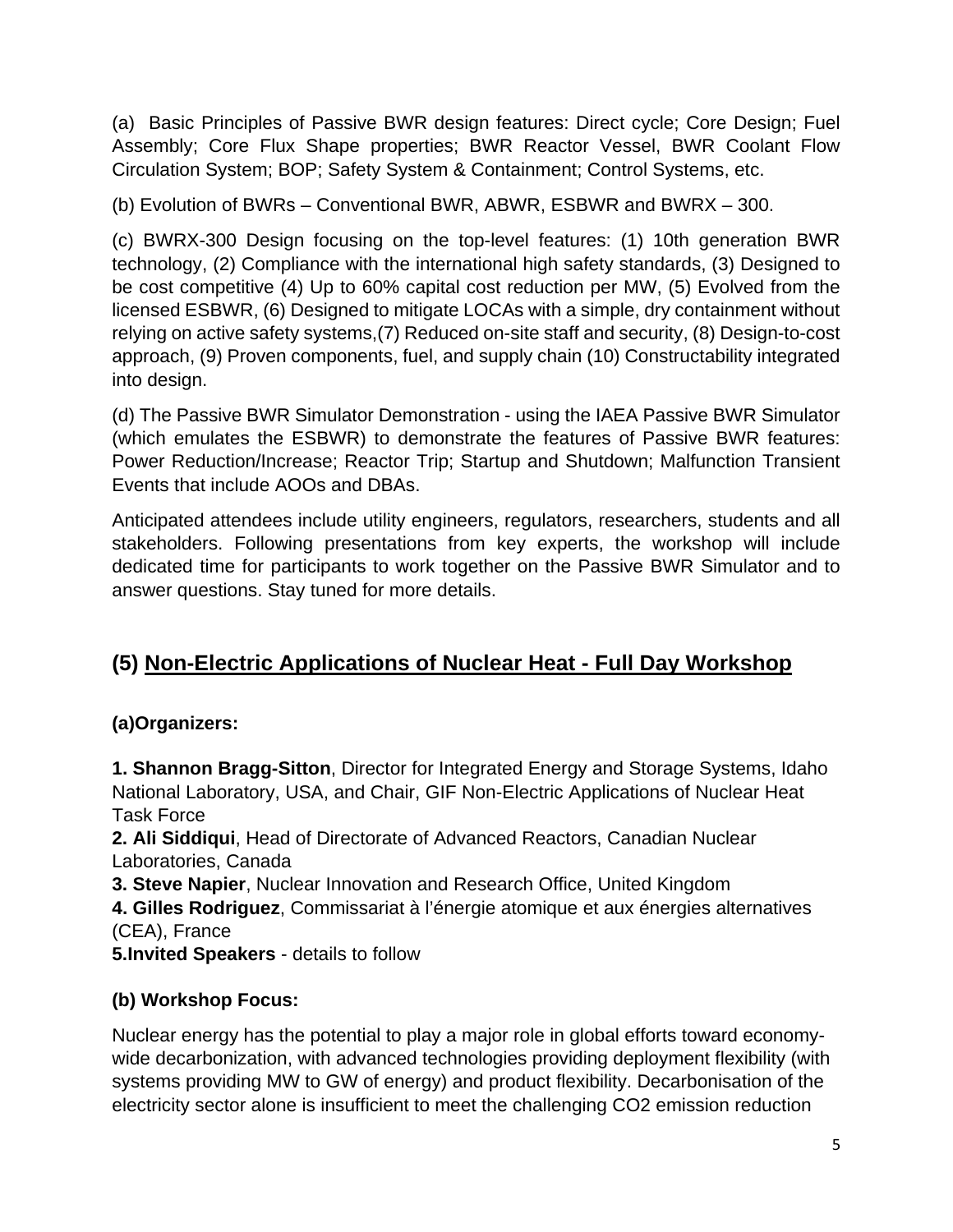targets that have been set by private industry, organizations, and nation states around the world. Direct use of nuclear-generated heat and/or process intermediates that may be produced using nuclear heat and electricity (e.g., hydrogen) to meet energy demand from the industrial and transportation sectors offer significant potential for further emission reduction—but designing systems that efficiently and reliably meet these energy demands requires a holistic, multi-disciplinary approach and significant communication among energy generators and energy users.

Please join us on October 3 for this full-day workshop to learn about the potential for advanced nuclear energy systems to support non-grid energy demands. Organized by the Generation IV International Forum interim Task Force on Non-Electric Applications of Nuclear Heat (NEaNH-iTF), this workshop will establish connections between the research community and industry, engaging both nuclear technology developers and energy end users. Via panel presentations and moderated discussions, we will review multiple scenarios in which nuclear energy systems could be used to support heat and electricity demands outside the power sector—while continuing to provide reliable, resilient electricity to meet grid demand. Panel sessions will provide a platform for nuclear technology developers to share the performance capabilities, system economics, and deployment timelines for their systems, and they will also provide opportunity to hear from members of the energy use community, ranging from data centers and water processing to chemical processes, steel manufacturing, and fertilizer production, among others. Stakeholders in the energy-use community are encouraged to share details of their energy needs and requirements, but to also raise any concerns they may hold regarding integration of nuclear energy to drive these processes. The research community will also have opportunity to share computational tools and facilities that could support multi-lateral and public-private partnerships for systems analysis and demonstration to accelerate the path to commercial deployment of novel zero-emission energy systems.

Anticipated attendees include Gen IV reactor developers, energy system modelers, industrial energy users, regulators, researchers, and other stakeholders. Following the organized panel sessions, the workshop will include dedicated time for participants to brainstorm on energy system design and establish potential collaborations for future demonstration and deployment. Stay tuned for more details.

#### **G4SR-4 Organizing Committee**

FOR ANY INQUIRIES REGARDING G4SR-4, CONTACT: ROUBENB@ALUM.MIT.EDU